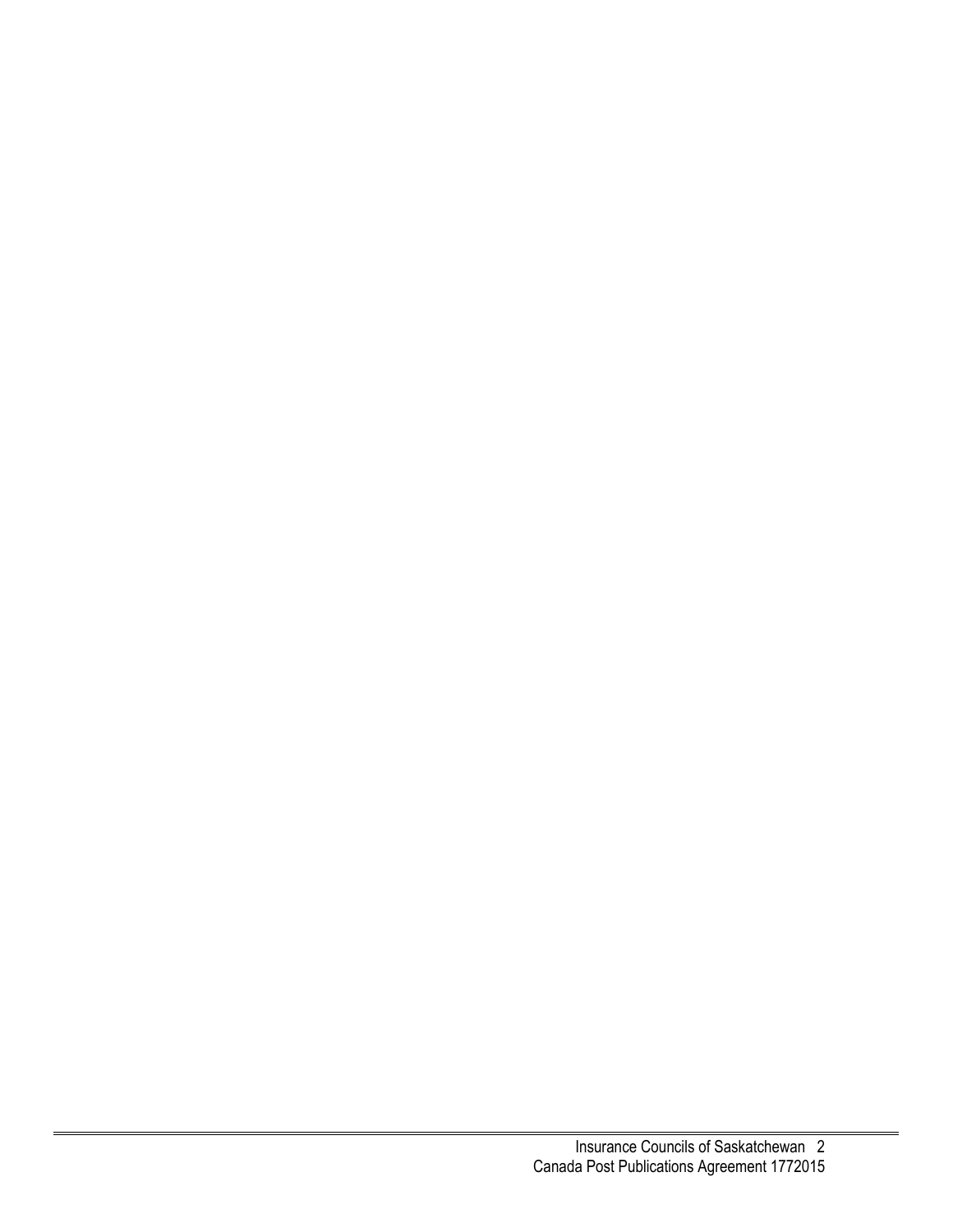whether there are life insurance features, payment upon death and return of premium options.

Critical illness insurance may not always fall within the life product category. There could conceivably be critical illness insurance added to property and casualty products without return of premium provisions, the designation of a beneficiary or payment upon death - this critical illness add-on insurance would not be characterized as 'life insurance'".

The Superintendent indicated that the Superintendents of Insurance from across Canada will be reviewing this matter further and that Council will be provided with additional information, as it becomes available.

## **Unlicensed Wholesalers/ Direct Writers**

he following insurance brokers are not licensed in Saskatchewan.

HUD Insurance Services 6181 Fraser Street Vancouver BC

Holidair Insurance Services Ltd. 3131 St. John's Street Port Moody BC

These agencies may be acting as a wholesaler or dealing direct with the consumer.

Council would appreciate being advised of any business that has been placed with these agencies.

## **Audited Finanical Statement**

T he December 31, 2001 Audited Financial<br>Statement is available from the Council office upon request.

# **Hail Licensees**

## **Hail Agent Licensing Requirements**

ail licensees, insurers and managing general agents are reminded that Errors & Omissions "E & O" insurance is now mandatory for all Hail Only Licensees.

All licensees will be required to file a copy of the E & O Certificate of Insurance with the Council prior to June 30, 2002.

Failure to submit evidence of E & O to the Council office by June 30, 2002 will result in licence suspension. This insurance policy must be renewed each year and a copy of same must be submitted to the Council every year.

To date the following E & O providers have identified themselves to Council.

| Co-operators            | $(306)$ 934-7309   |
|-------------------------|--------------------|
| Galon Insurance Brokers | $(306)$ 525-0888   |
| Henderson Insurance     | $(306) 694 - 5959$ |
| Independent Agencies    | $(306) 782 - 2275$ |

## **Hail Bylaw Exam**

 $\mathbf{A}$   $\parallel$  ll new applicants and individuals who have allowed their licence to become inactive for thirty days or more are required to successfully write the Hail Bylaw Exam prior to licensing.

Copies of the exam application form may be obtained from the Council office or from the Insurance Brokers' Association of Saskatchewan at (306) 525-5900.

## **Hail Adjuster Licence**

 $\mathbf{B} \vert$  eginning January 1, 2003, hail adjusters will be required to be licensed by the Hail Insurance Council of Saskatchewan.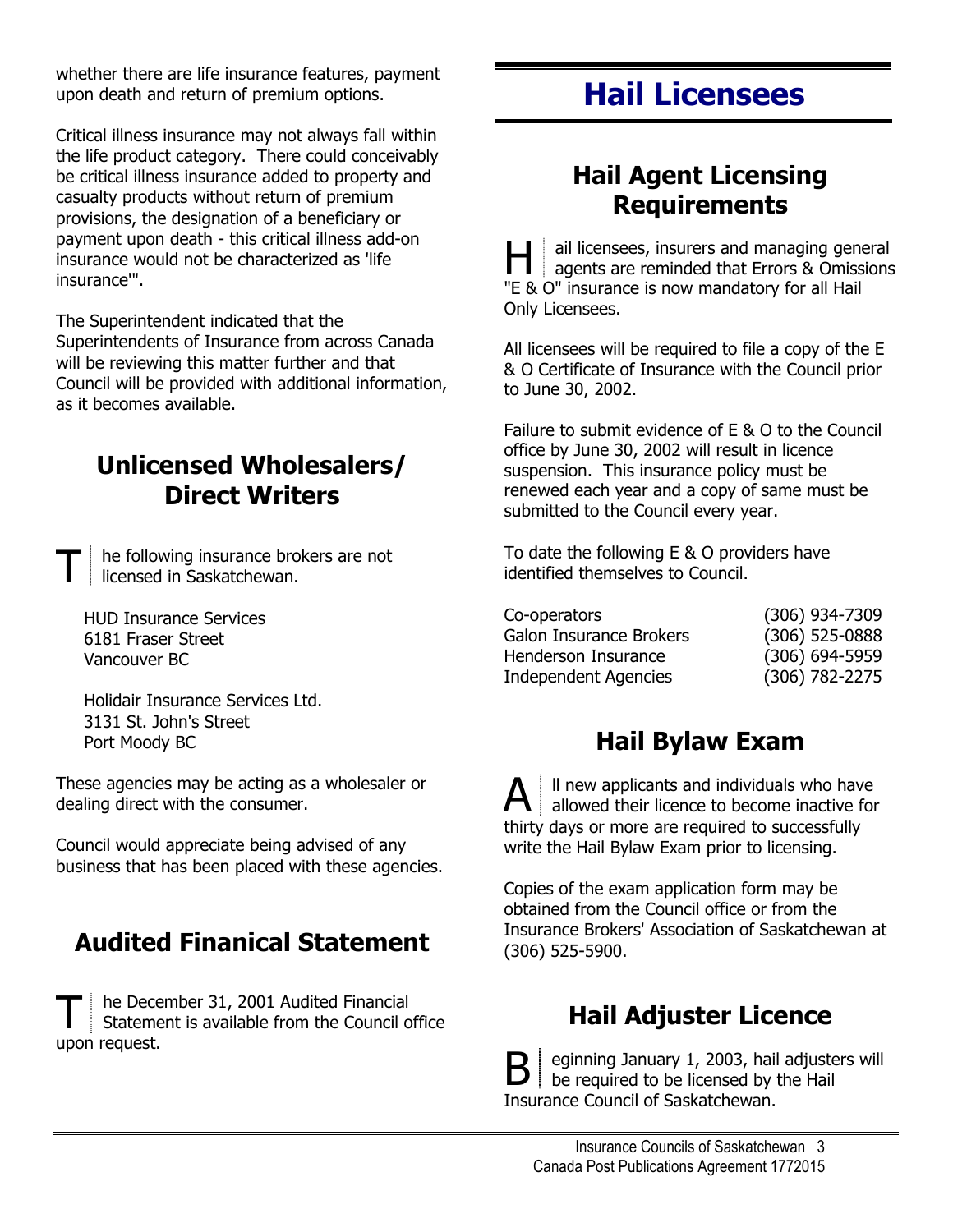It is expected that hail adjusters will be required to successfully complete a qualifying exam prior to becoming licensed.

Council is giving consideration to grandfathering existing adjusters who have three years or more experience.

Errors & Omissions insurance is also under consideration for hail adjusters.

Please contact the Council office if you wish to obtain a copy of the draft bylaws for comment.

# **Annual Hail Reporting Forms**

T | he Annual Reporting Forms must be<br>completed (both sides) and returned to the Council office no later than June 30, 2002. A copy of your E & O must also be attached to the form.

Licensees who fail to renew their licence by June 30, 2002 will have their licence cancelled.

Licensees are reminded that if your licence becomes inactive for a period of thirty days or more, the Hail Bylaw Exam must be passed prior to applying for a licence.

# **Travel Licensees**

# **Travel Exam Update**

N ew travel only agents or individuals who have allowed their licenses to become inactive for more than thirty days are required to successfully complete a qualifying exam and a bylaw exam prior to applying for a licence.

Exam statistics gathered since the inception of this requirement on March 1, 2001 are

|                          | Pass | Fail |
|--------------------------|------|------|
| Accident & Sickness Exam |      |      |

| Travel Qualifying Exam | 35 | 4  |
|------------------------|----|----|
| Travel Bylaw Exam      | 30 | 23 |

These statistics seem to indicate that applicants have not thoroughly prepared for the bylaw examination.

# **Continuing Education**

 $A$   $\parallel$  II Travel only licensees (including non-<br>residents) must obtain a minimum of three hours of continuing education annually.

A current copy of the Council bylaws and list of pre-approved course providers can be obtained from the Council web site.

The address is [www.insurancecouncils.sk.ca](http://www.insurancecouncils.sk.ca/)

# **Life and A & S Licensees**

## **Life Licence Qualification Program**

(Includes Accident & Sickness Only Licensees)

C anadian regulators have been working<br>
contact to the various stakeholders in the life insurance industry, to harmonize and update the standards for life insurance agents. The new standards that have been developed through this process are known as the Life Licence Qualification Program or *LLQP*. The LLQP involves the completion of a mandatory pre-licensing course, a qualifying examination and a one-step licensing system.

In most provinces and territories, regulators have agreed to introduce the LLQP course and examination on an optional basis beginning June 1, 2002. They will accept the completion of the LLQP course and the examination as an optional equivalency for the existing Level I and Level II examinations. The regulators have agreed that the LLQP will be optional for a period of not less than  $\frac{h}{10}$  and  $\frac{h}{10}$  be the sum be optional for a period of fiot less in the set of the signal set of the signal  $\frac{h}{10}$  and  $\frac{h}{100}$  in the signal set of the signal set of the signal set of the signal set of t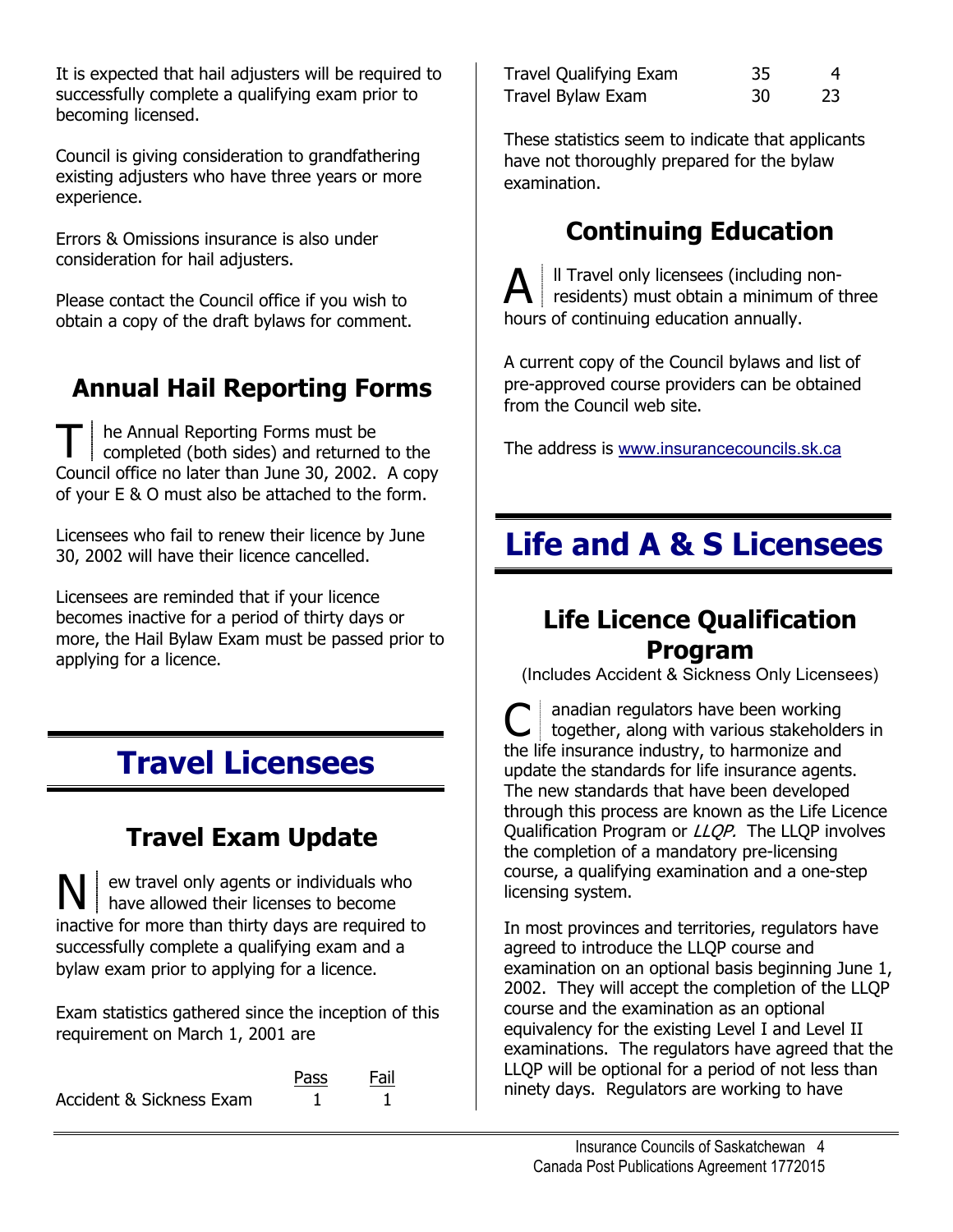regulations or bylaws put into place where required.

This optional period will provide the insurance industry an opportunity to gain experience with the LLQP process and to share those experiences with regulators.

The following backgrounder provides important information about this national initiative.

- . The LLQP is a standard for prospective life insurance agents entering the business that has the following components:
	- : a mandatory pre-licensing course provided by commercial course providers that meet certain standards (currently there is no requirement for life or accident & sickness insurance agents to complete a training course);
	- . an examination that tests application of knowledge rather than the recollection of facts; and
	- . a single licence standard, rather than the one, two or three licenses required in different provinces and territories today.
	- To start, the LLQP course and examination will be accepted as alternatives to the existing licensing examinations in participating provinces and territories. Quebec already has an updated proficiency program and is not participating in this initiative.
	- The LLQP was developed by industry subject matter experts (agents and company staff) who were assisted by educational and statistical consultants to organize the material into a course.
- The LLQP curriculum covers:
	- . insurance industry overview
	- : individual life insurance products
	- . individual disability and accident and sickness products
	- . group insurance products
	- . investment products
		- . other than insurance
		- . individual variable insurance contracts (segregated funds)
	- . underwriting, policy issuance and claims
	- . taxation

.

.

.

- retirement .
- . consumer needs analysis and risk management
- . common and contract law and statutes
- . professional standards
- : The LLQP is being offered optionally to allow agents to receive the benefit of the program while the industry gains some experience with the courses and examination. Each jurisdiction will make its own decisions about replacing the existing standard with the LLQP. In some jurisdictions, the government will need to consider changes to regulations.
- . The LLQP would enable all agents in Canada to meet the same proficiency standards and have the same form of licence. This will facilitate doing business across Canada and agents moving between provinces. Moreover, consumers will receive the same standard of proficiency and protection, regardless of where they live.
- . Transition options will come into effect when the LLQP is mandated. These include a four year transition period when a restricted licence will be offered along with the full LLQP licence. The restricted licence will be granted upon completion of a designated portion of the course work and associated examination and an agreement to abide by certain conditions. This option is available to assist the industry to adjust from the current system to the LLQP.

For further information you may refer to the Financial Services Commission of Ontario (FSCO) web site at [www.fsco.gov.on.ca](http://www.fsco.gov.on.ca/) or the Canadian Council of Insurance Regulators web site at [www.ccir-ccrra.org.](http://www.ccir-ccrra.org/)

## **Continuing Education Requirements**

T | he first continuing education reporting period<br>
for Life and/or Accident & Sickness licensees commenced January 1, 2001.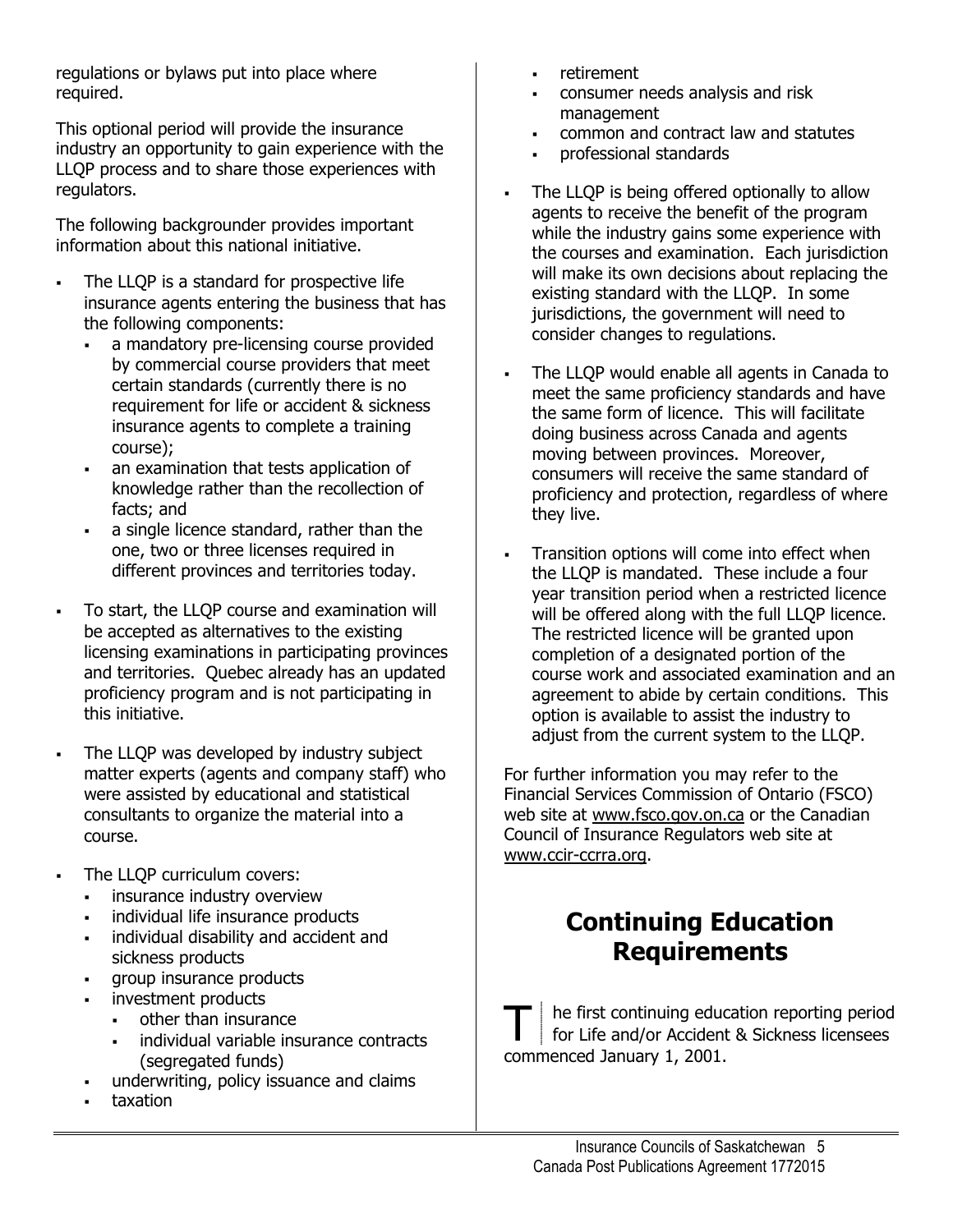Licensees are required to attain a total of thirty continuing education hours every two years.

The credit hours must be earned within the two year reporting period. Licensees are reminded that there is no carry-over provision.

As of May 1, 2002, sixty-three licenses have been suspended for failing to comply with the continuing education requirements. Specifics are:

|                                | Resident | Non-Res |
|--------------------------------|----------|---------|
| <b>Accident &amp; Sickness</b> |          |         |
| Life including $A & S$         | 50       | 10      |

Twenty-three of the sixty-three suspended later complied with the requirement and their licence

Council will continue to conduct regular continuing  $\parallel$  visiting the Council web site. education audits to monitor compliance.

 $\mathbf{A}$  II Level I Life licenses issued after January 1, 1999, are prohibited from acting as an agent in the sale of segregated funds unless the licensee has passed an investment funds course approved by Council.

The approved courses include:

- Canadian Association of Insurance and Financial Advisors - New seg fund course only
- Canadian Bankers Investments Funds
- offered by the Investment Funds Institute
- Canadian Securities Course offered by the Canadian Securities Institute
- The Great-West Life Assurance Company seg fund course
- London Life Insurance Company seg fund course

- Primerica Life Insurance Company of Canada seg fund course (restricted to Primerica seg funds only)

Council intends to contact insurance companies in the near future to confirm if business has been received from a Level I licensee who is not qualified to sell seg funds.

A complete list of licensees who are authorized to sell segregated funds can be obtained by visiting the Council web site.

# **Approved Continuing Education Course Providers**

was reinstated.  $\mathbb{R}^{\parallel}$  list of approved course providers is available upon request from the Council office or by

# **Segregated Funds All Classes Licensees**

# **Errors & Omissions Insurance**

T he General Insurance Council of Saskatchewan has provided notice to All Classes licensees regarding an increase in the E & O limit. The minimum coverage will increase to \$500,000 with a minimum aggregate limit of \$1M effective January 1, 2003.

Course<br>Course Licensees have been asked to file a copy of their E<br>Conservation is the Council office & O certificate with the Council office.

of Canada Although the requirement becomes effective January 1, 2003, Council expects that licensees can provide evidence of insurance prior to that date.

> Council is considering a further increase in the E & O limit from \$500,000 to \$1M effective January 1, 2004.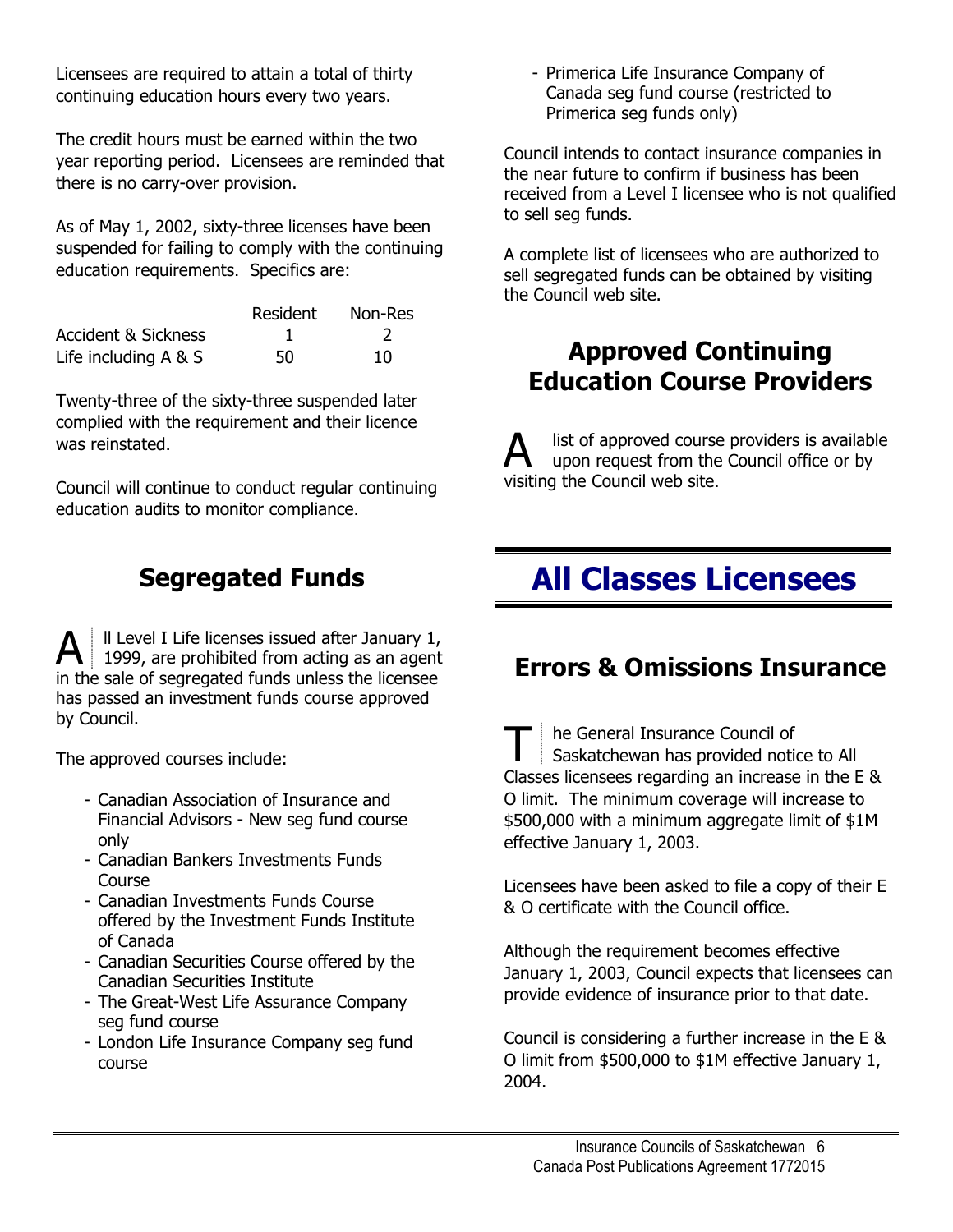Licensees may wish to confirm that their  $E \& O$  Existing Level 1 Remains Level 1 policy will respond to the business of hail insurance.

If you have comments regarding this matter they should be forwarded in writing to the Council office.  $\vert$  One significant change resulting from the proposed

# **Licence Qualficiation Levels**

 $\mathbf{C}$  | ouncil is considering a change to the current licence levels to harmonize with the majority of other jurisdictions in Canada. This will facilitate doing business across Canada and the movement of licensees between provinces.

The harmonized structure is based on a general consensus that Level 1 should be the entry level, Level 2 should be for fully practicing agents/brokers and Level 3 should be for management.

A harmonized level licence model for Saskatchewan would result in three levels of licence rather than the current four levels.

#### **The existing licence levels are:**

- Level 1 Fundamentals of Insurance
- Level 2 CAIB 1; or 4 Insurance Institute
- Level 3 Level 2 *plus* CAIB 2 and 3; or CIP/AIIC designation; or equivalent
- Level 4 Level 3 *plus* CAIB 4; or FCIP/FIIC; or CIP/AIIC plus Course 931; or equivalent

#### **The harmonized licence levels would be:**

- Level 1 Fundamentals of Insurance; or CAIB 1; or 4 Insurance Institute Courses; or equivalent
- Level 2 Level 1 *plus* CAIB 2 and 3; or CIP/AIIC designation; or equivalent
- Level 3 Level 2 *plus* CAIB 4; or FCIP/FIIC; or CIP/AIIC plus Course 931; or equivalent

If this model is accepted the following changes would occur with respect to the existing licence levels:

Existing Level 2 Remains Level 2 Existing Level 3 Becomes Level 2 Existing Level 4 Becomes Level 3

structure is under the current rules a Level 1 licensee cannot sign applications, however, under the harmonized structure a Level 1 would be permitted to sign applications but must work under the supervision of a fully qualified agent. This situation would apply to new and existing Level 1 licensees only.

Council would appreciate receiving your comments about the harmonization proposal.

# **Approved Course Providers**

list of approved course providers is available upon request. Please contact the Council office to obtain this list or visit the Council web site at [www.insurancecouncils.sk.ca](http://www.insurancecouncils.sk.ca/)

## **Court of Queen's Bench Probation Order Regarding**  courses; or equivalent **Ian Stuart-Smith**

 $\mathbf{I}\parallel$  an Stuart-Smith owner/director of Heritage<br>International Inc. of New Market ON appeared at Saskatoon Court of Queen's Bench on June 13, 2002.

Excerpt from Probation Order, Court of Queen's Bench Saskatchewan

"That Ian Stuart-Smith was convicted upon the charge(s) that between the  $20<sup>th</sup>$  day of June, A.D. 1998 and the  $21<sup>st</sup>$  day of June, A.D. 1999, both dates inclusive, at the City of Saskatoon and elsewhere in the Province of Saskatchewan, did knowing that a document, to wit, a certificate of insurance was forged cause La Ronge Eagle Point Resort Limited to act upon it as if it were genuine, contrary to Section 368(1)(a) of the Criminal Code.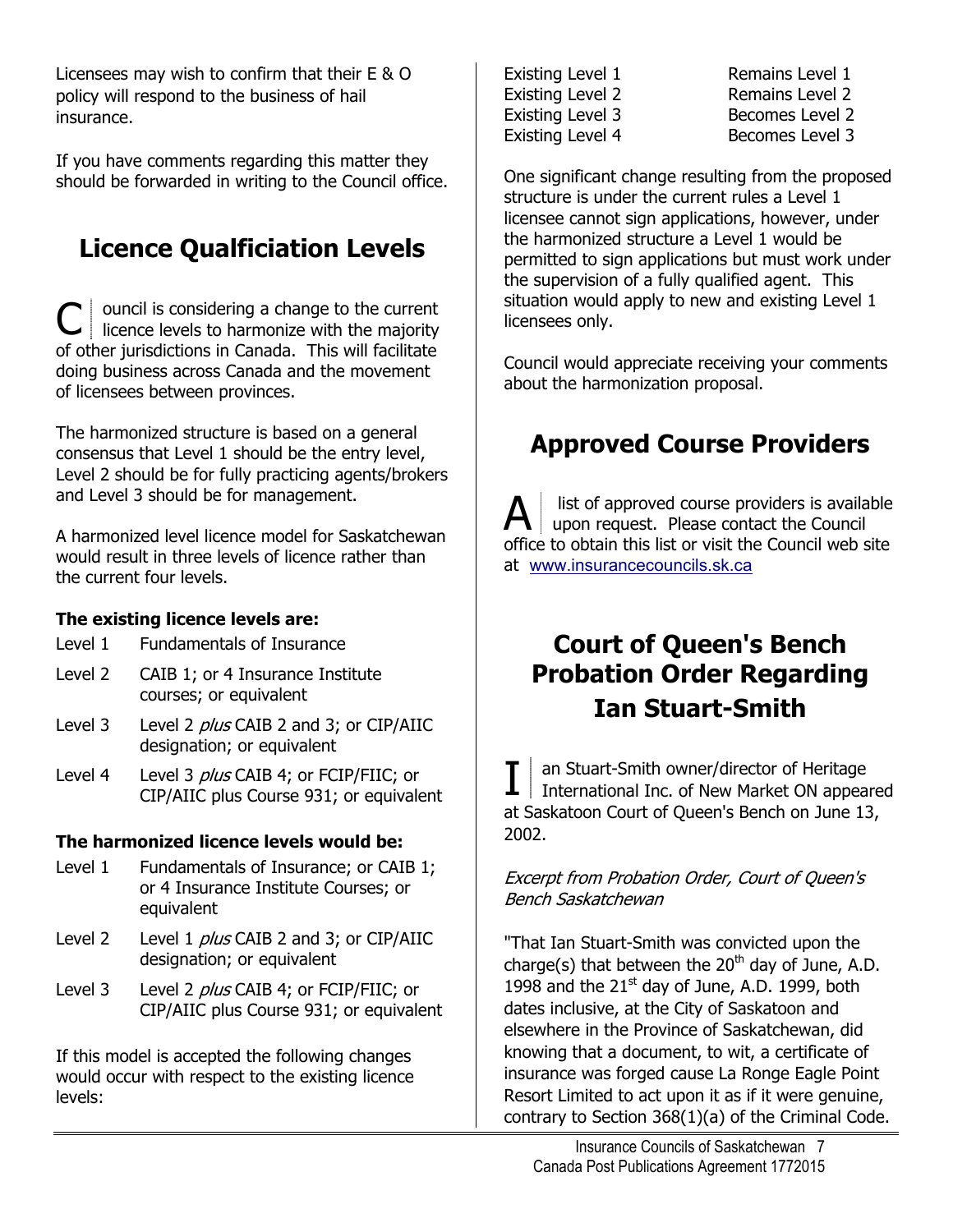Mr. Stuart-Smith received a two year suspended sentence and is prohibited from acting or holding himself out as an insurance agent, broker, general agent or wholesale insurance broker unless he holds such valid licence or licenses as may be required in the jurisdiction in which he proposes to transact business. He is further prohibited from holding himself out as acting for any insurance company unless he has specific written authorization from such company to act on their behalf. For greater certainty, the above prohibitions apply to any corporation of which said Ian Stuart-Smith is a directing mind; and

That Ian Stuart-Smith make restitution to Cunningham Lindsey Canada Limited on or before July 15, 2002 by payment to the Local Registrar in the sum of \$770.41 in trust for Cunningham Lindsey Canada Limited.

That Ian Stuart-Smith forfeit and pay a victim surcharge in the sum of \$100 on or before July 15, 2002."

# **Disciplinary Action**

**May 1, 2001 – February 28, 2002**

**A licensee using any information in this bulletin to discredit another licensee or any other person will be in violation of the bylaws and called to account for their actions.** 

#### **Disciplinary Hearings**

**Darcy Lee Bergen** representing NN Life Insurance Company of Canada had his Life including Accident & Sickness licence cancelled June 11, 2001, due to a demonstrated unsuitability to act as an insurance agent.

**Wayne Theodore Jansen** representing the Industrial-Alliance Pacific Life Insurance Company had his Life including Accident & Sickness licence cancelled effective November 28, 2001.

Mr. Jansen was found to have failed to carry on business in utmost good faith and by doing so breached his fiduciary duty to his client. He was also found to have not acted in the interests of the policyholders and to having made false and/or misleading statements or representations in the course of selling or servicing insurance.

**Barry John Sadowick** representing Toronto Mutual Life Insurance Company had his Life including Accident & Sickness licence suspended May 25, 2001, when he failed to respond to demands from Council for additional information. He was provided six months in which to reconsider his refusal to provide information after which his licence would be cancelled if he failed to provide the information.

Mr. Sadowick did not respond to Council demands and as a consequence his licence, which was suspended, was cancelled November 26, 2001.

**Jon-Paul Michael Suwala** representing Clarica Life Insurance Company had his Life including Accident & Sickness licence cancelled on September 18, 2001 for a period of twenty years.

Mr. Suwala was found to have demonstrated an incompetence or untrustworthiness to act as an insurance agent due to his dealings with a securities client.

# **General Insurance Council**

#### **IBAS Appointments**

| Chairman            |                     |
|---------------------|---------------------|
| J. Drew Byers, AIIC | Tel: (306) 652-3116 |

#### **Vice Chairman**

| Dwight Dunn, CAIB, CCIB                         | Tel: (306) 698-2513 |
|-------------------------------------------------|---------------------|
| Randy Buschmann, CAIB, CCIB Tel: (306) 682-2656 |                     |
| Barb Ricard, CAIB                               | Tel: (306) 463-2628 |

#### **Superintendent Appointments**

| Dave Prociuk, AIIC | Tel: (306) 651-4424 |
|--------------------|---------------------|
| Darcia Schirr      | Tel: (306) 569-5404 |
| Terri Uhrich       | Tel: (306) 347-6643 |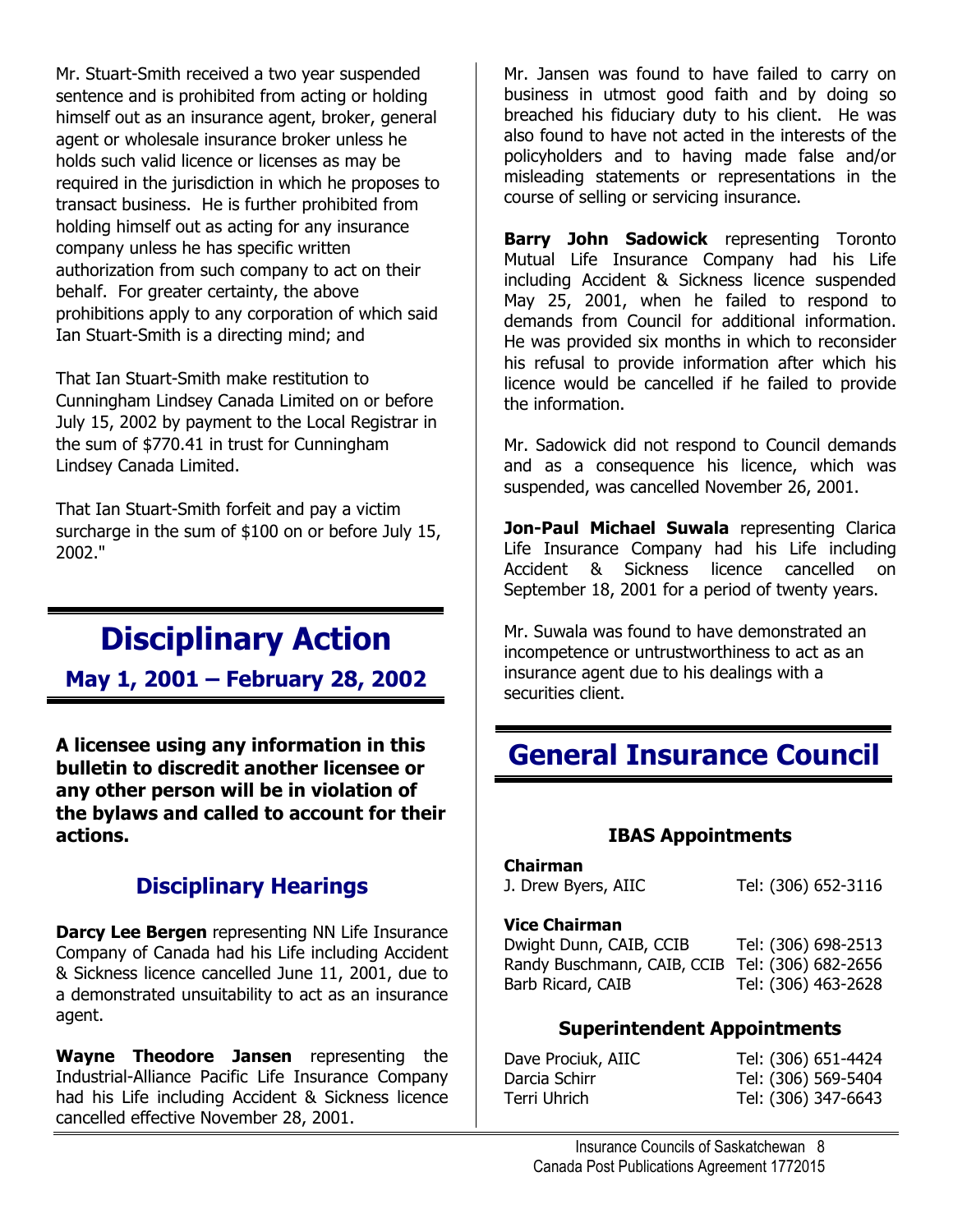# **Hail Insurance Council**

#### **Superintendent Appointments**

#### **Chairman**

Leon Cornet Tel: (306) 648-3456 Dwayne Mitchell Tel: (306) 446-1326 Walter Weir Tel: (306) 586-9750

#### **CCHA Appointments**

#### **Vice Chairman**

Dennis Reidy Tel: (306) 694-5959 Murray Bantle Tel: (306) 242-1415 Nick Gayton Tel: (306) 790-5832

# **Life Insurance Council**

#### **CAIFA Appointments**

#### **Chairman**

Bob Sutton, CFP, CLU, CH.F.C., RFP Tel: (306) 934-5540 Gil Ennis, CFP, CLU, CH.F.C. Tel: (306) 789-3744 Dean Owen, CLU, CH.F.C. Tel: (306) 653-2313

#### **CLHIA Appointments**

#### **Vice Chairman**

Brian Kilback, CFP, CLU, CH.F.C. Tel: (306) 757-8631 Paul Jones Tel: (306) 751-6331 Richard Tomalty, CFP, CLU, CH.F.C. Tel: (306) 934-7060

#### **Superintendent Appointments**

| Tracey Bakkeli | Tel: (306) 546-2871 |
|----------------|---------------------|
| Beverly DeJong | Tel: (306) 729-4330 |
| Sheila Hart    | Tel: (306) 586-8989 |

#### **ORGANIZATIONS AND ASSOCIATIONS**

| <b>CCHA</b>  | <b>Canadian Crop Hail Association</b>                                     |
|--------------|---------------------------------------------------------------------------|
| <b>CLHIA</b> | <b>Canadian Life &amp; Health Insurance</b>                               |
|              | <b>Association</b>                                                        |
| <b>IBAS</b>  | <b>Insurance Brokers' Association of</b>                                  |
|              | <b>Saskatchewan</b>                                                       |
| <b>CAIFA</b> | <b>Canadian Association of Insurance and</b><br><b>Financial Advisors</b> |
|              |                                                                           |

# **Staff**

| Ernie Gaschler                            | Administrator<br>ernie.gaschler@ibas.sk.ca                                          |
|-------------------------------------------|-------------------------------------------------------------------------------------|
| <b>Penny Barlow</b>                       | <b>Licensing Officer/</b><br><b>Compliance Assistant</b><br>penny.barlow@ibas.sk.ca |
| <b>Annette Graff</b>                      | <b>Administrative Assistant</b><br><u>annette.graff@ibas.sk.ca</u>                  |
| <b>Diane Lindsay</b>                      | <b>Licensing Officer</b><br>diane.lindsay@ibas.sk.ca                                |
| <b>Cindy Swales</b>                       | <b>Licensing Officer</b><br>cindy.swales@ibas.sk.ca                                 |
| John Waugh                                | <b>Director of Compliance</b><br>john.waugh@ibas.sk.ca                              |
| Licensing<br><b>Complaints</b><br>Fax     | (306) 347-0862<br>(306) 352-7870<br>(306) 569-3018                                  |
| <b>Insurance Councils of Saskatchewan</b> |                                                                                     |

**Insurance Councils of Saskatchewan 310 - 2631 – 28th Avenue Regina SK S4S 6X3** 

## **Insurance Brokers' Association of SK**

#### **Examinations and Study Material**

**Ingried Stroeder Exam Co-ordinator** [ingried.stroeder@ibas.sk.ca](mailto:Ingried.stroeder@ibas.sk.ca)

**Exam scheduling (306) 525-5900 Fax (306) 569-3018**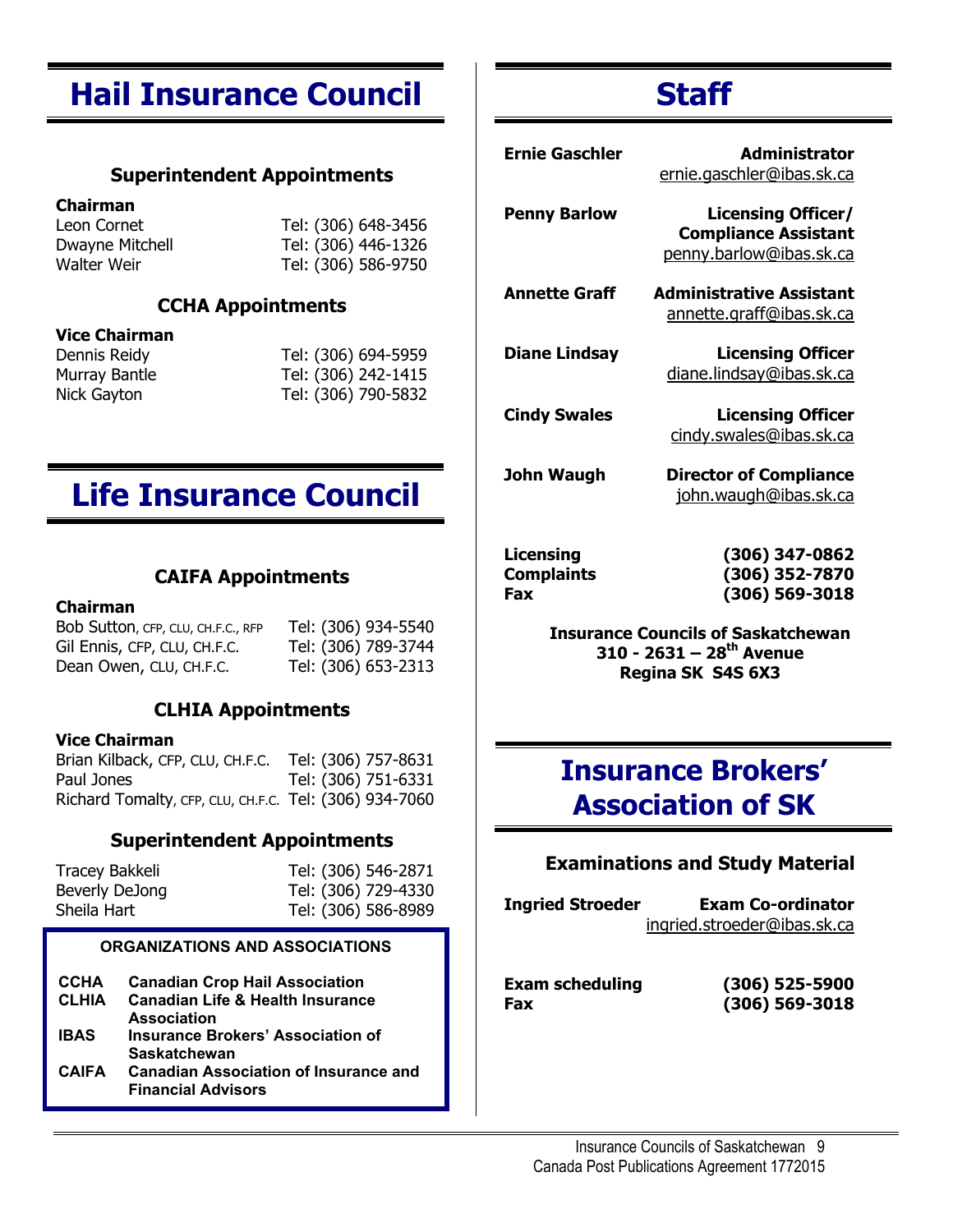

## **BYLAW AMENDMENTS**

#### **May 1, 2001 - May 1, 2002**

It is the licensee's responsibility to ensure full compliance of the bylaws. To follow is a list of sections that have either been amended or deleted.

The current version of the bylaws can be obtained from the Council office upon request or by visiting the Council web site.

#### **ADJUSTER'S BYLAWS**

- Section 1. Item (4) amended
- Section 9. Deleted
- Section 13. Amended
- Section 20. Item (4) amended

#### **GENERAL COUNCIL BYLAWS**

- Section 1.2 Amended
- Section 4.1 Amended
- Section 4.2 Amended
- Section 4.3 Amended
- Section 8. Deleted
- Section 9. Items (1), (2) and (3) amended
- Section 9.1 Items  $(1)$ ,  $(2)$  and  $(3)$  amended
- Section 16. Item (5) amended
- Section 22. Amended
- Section 29. Item (4) amended

#### **HAIL COUNCIL BYLAWS**

- Section 4.1 Items (1) and (2) amended
- Section 15. Item (4) amended

#### **LIFE COUNCIL BYLAWS**

- Section 1. Item (1) amended
- Section 2. Item (1) amended
- Section 9. Items  $(1)$ ,  $(2)$  and  $(3)$  amended
- Section 15. Item (6) (a) amended
- Section 15. Items (6) (a) amended, (b) deleted and (c) amended
- Section 16. Amended
- Section 23. Item (4) amended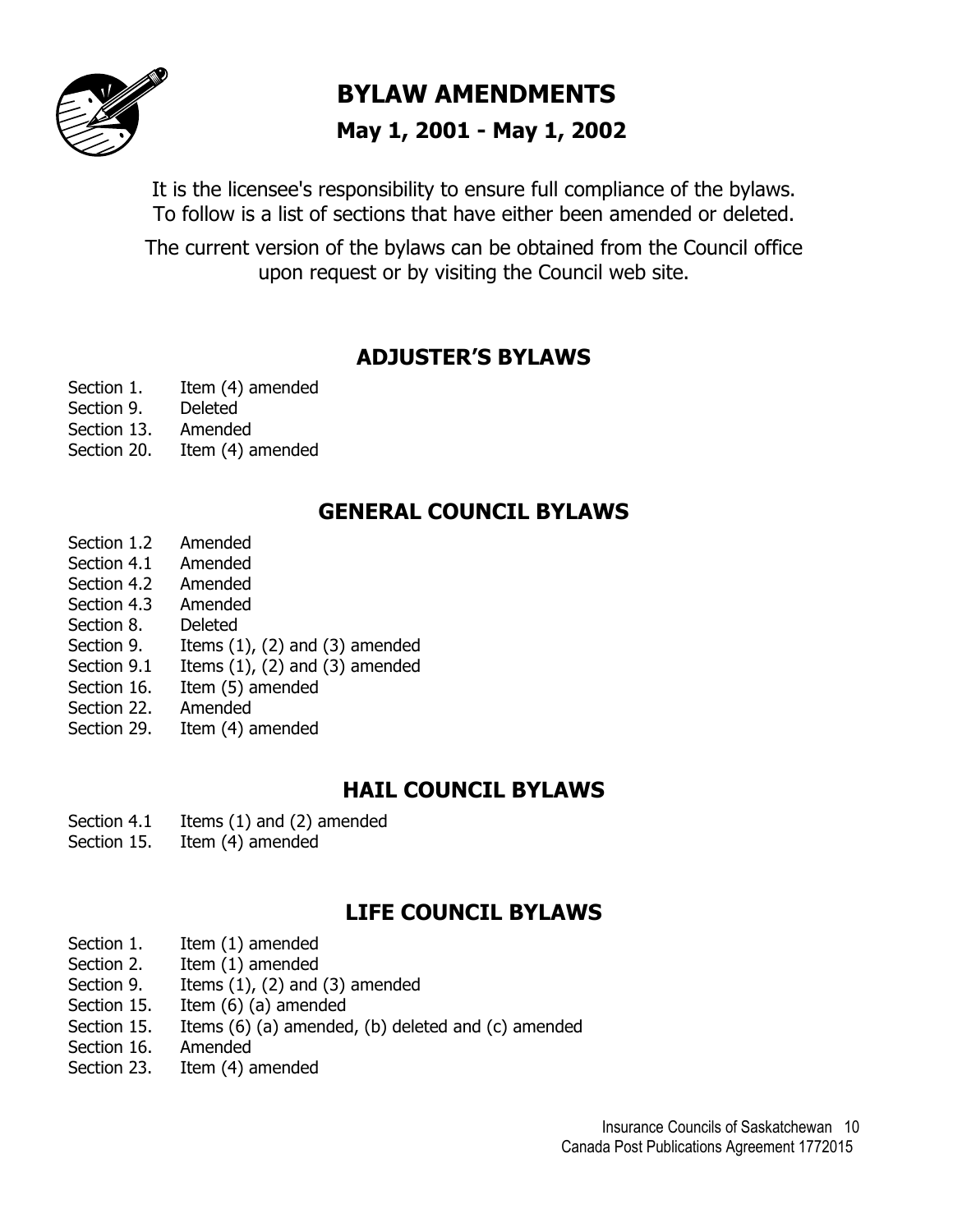Insurance Councils of Saskatchewan 11 Canada Post Publications Agreement 1772015